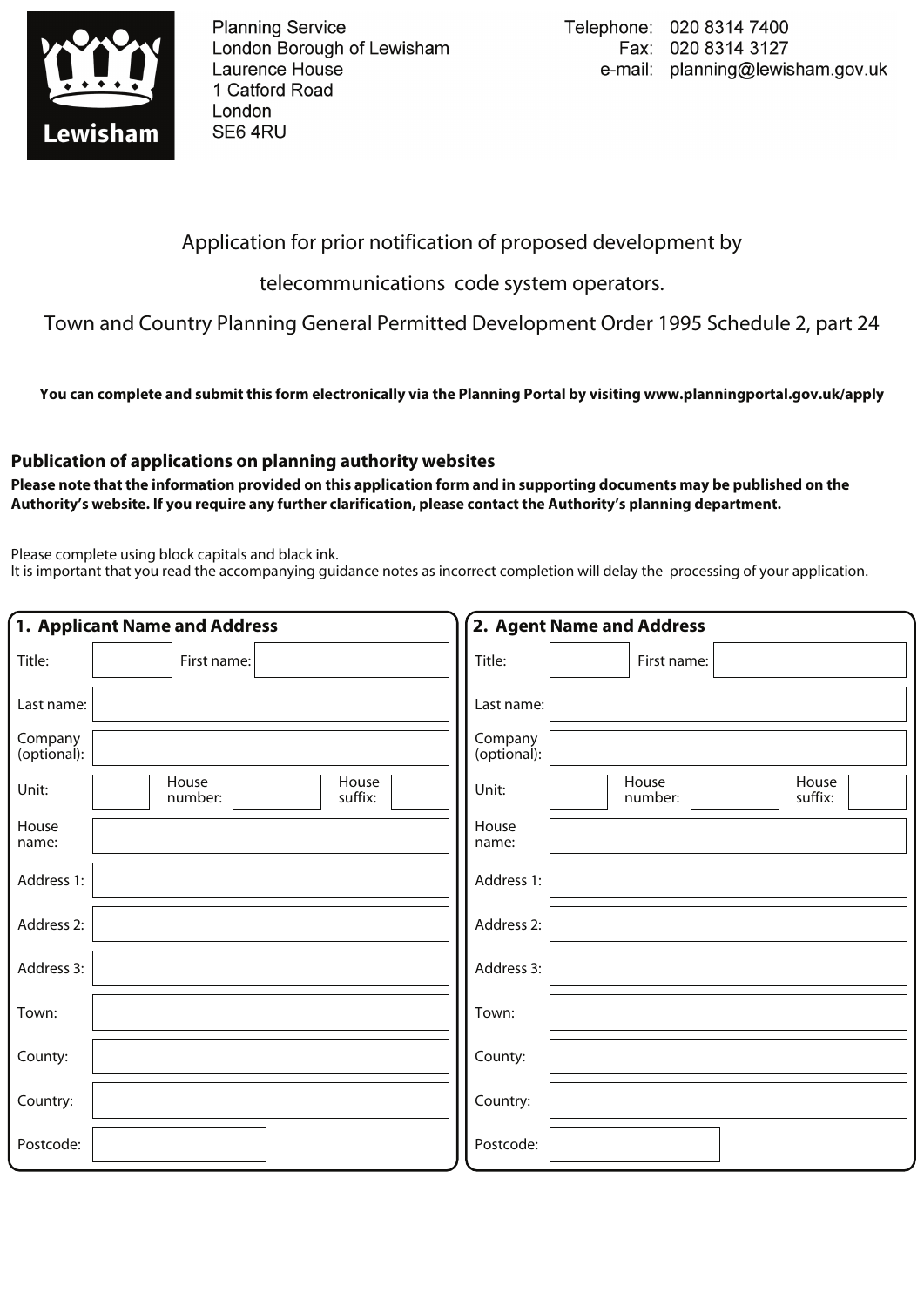| 3. Site Address Details                                                                           | 4. Pre-application Advice                                                                                                             |  |  |  |
|---------------------------------------------------------------------------------------------------|---------------------------------------------------------------------------------------------------------------------------------------|--|--|--|
| Please provide the full postal address of the application site.                                   | Has assistance or prior advice been sought from the local                                                                             |  |  |  |
| House<br>House<br>Unit:<br>suffix:<br>number:                                                     | authority about this application?<br>Yes<br>No                                                                                        |  |  |  |
| House<br>name:                                                                                    | If Yes, please complete the following information about the advice<br>you were given. (This will help the authority to deal with this |  |  |  |
| Address 1:                                                                                        | application more efficiently).<br>Please tick if the full contact details are not                                                     |  |  |  |
| Address 2:                                                                                        | known, and then complete as much as possible:                                                                                         |  |  |  |
| Address 3:                                                                                        | Officer name:                                                                                                                         |  |  |  |
| Town:                                                                                             |                                                                                                                                       |  |  |  |
| County:                                                                                           | Reference:                                                                                                                            |  |  |  |
| Postcode                                                                                          |                                                                                                                                       |  |  |  |
| (optional):                                                                                       | Date: (DD/MM/YYYY)                                                                                                                    |  |  |  |
| Description of location or a grid reference.<br>(must be completed if postcode is not known):     | (must be pre-application submission)                                                                                                  |  |  |  |
| Northing:<br>Easting:                                                                             | Details of pre-application advice received?                                                                                           |  |  |  |
| Description:                                                                                      |                                                                                                                                       |  |  |  |
|                                                                                                   |                                                                                                                                       |  |  |  |
|                                                                                                   |                                                                                                                                       |  |  |  |
|                                                                                                   |                                                                                                                                       |  |  |  |
| 5. Telecommunications Apparatus                                                                   |                                                                                                                                       |  |  |  |
|                                                                                                   |                                                                                                                                       |  |  |  |
| Please specify the type of apparatus to be installed or altered (e.g. call box, mast):            |                                                                                                                                       |  |  |  |
|                                                                                                   |                                                                                                                                       |  |  |  |
|                                                                                                   |                                                                                                                                       |  |  |  |
|                                                                                                   |                                                                                                                                       |  |  |  |
|                                                                                                   |                                                                                                                                       |  |  |  |
| Please provide further details of the apparatus (e.g. height, size, colour, etc):                 |                                                                                                                                       |  |  |  |
|                                                                                                   |                                                                                                                                       |  |  |  |
|                                                                                                   |                                                                                                                                       |  |  |  |
|                                                                                                   |                                                                                                                                       |  |  |  |
|                                                                                                   |                                                                                                                                       |  |  |  |
| Are you replacing an existing installation?                                                       | No<br>Yes                                                                                                                             |  |  |  |
| If Yes, please provide further details of the existing apparatus (e.g. height, size, colour etc): |                                                                                                                                       |  |  |  |
|                                                                                                   |                                                                                                                                       |  |  |  |
|                                                                                                   |                                                                                                                                       |  |  |  |
|                                                                                                   |                                                                                                                                       |  |  |  |
| Are you submitting a declaration confirming that the apparatus is in full compliance with         |                                                                                                                                       |  |  |  |
| the requirements of the radio frequency (RF) public exposure guidelines of the                    |                                                                                                                                       |  |  |  |
| International Commission on Non-Ionizing Radiation Protection (ICNIRP)? The emissions             |                                                                                                                                       |  |  |  |
| from all mobile phone network operators' equipment on the site must be taken into                 |                                                                                                                                       |  |  |  |
| account when determining compliance.                                                              | No<br>Yes                                                                                                                             |  |  |  |
| 6. Supplementary Information                                                                      | 7. Neighbour and Community Consultation                                                                                               |  |  |  |
|                                                                                                   |                                                                                                                                       |  |  |  |
| Are you also providing a completed Supplementary Information                                      | Have you consulted your neighbours or<br>Yes<br>No<br>the local community about the proposal?                                         |  |  |  |
| Template (as set out in Annex F of the Code of Best Practice on                                   |                                                                                                                                       |  |  |  |
| Mobile Phone Network Development)?                                                                | If Yes, please provide details:                                                                                                       |  |  |  |
| No<br>Yes                                                                                         |                                                                                                                                       |  |  |  |
|                                                                                                   |                                                                                                                                       |  |  |  |
|                                                                                                   |                                                                                                                                       |  |  |  |
|                                                                                                   |                                                                                                                                       |  |  |  |